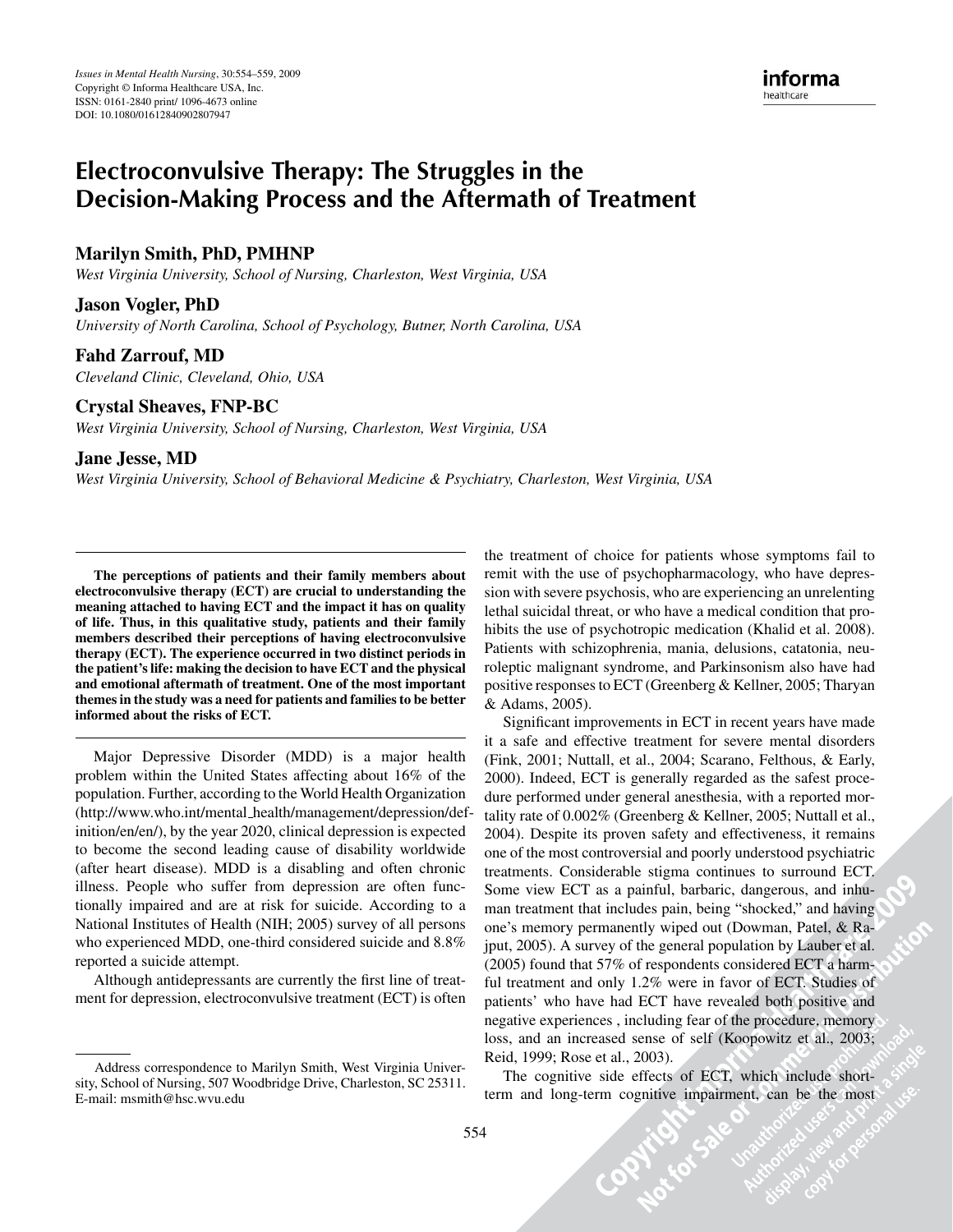troublesome for patients. Generally these effects are mild and acceptable, but for a small number they may be more extensive. The patient may experience an anterograde amnesia (impairment in retaining new memories after ECT), and/or retrograde amnesia (forgetting memories from the time period before ECT). Anterograde amnesia usually is resolved within one to three weeks. Retrograde amnesia is considered the most serious adverse cognitive effect of ECT. Loss of memories of some events occurring before ECT may be permanent. The etiology for this amnesia is unknown (Greenberg & Kellner, 2005).

Health care providers need to be aware of patients' and families' perceptions of the impact ECT has on both their shortterm and long-term quality of life and the factors that influence these perceptions. Only one study was found that examined both patients' and families' perceptions of having ECT. Rajkumar, Saravanan, and Jacob (2007) found that family members felt coerced to give consent for the treatment and patients expressed concerns regarding cognitive deficits. However, in this study interviews were conducted shortly after the patients completed their series of ECT, and this short follow-up did not allow for views of ECT's long-term effects. Thus questions remain about the extent and duration of improvement in psychiatric symptoms and the negative effects of memory loss following ECT.

#### **METHOD**

The study used the existential-phenomenological method outlined by Thomas and Pollio (2002). Existentialphenomenology is a paradigm that blends the philosophy of existentialism with the methods of phenomenology. Existentialism stresses individual existence, individual freedom, and responsibility (Lescoe, 1974). The methods of phenomenology were what Husserl and other philosophers used to conduct their systematic inquiries of those things we take for granted in everyday life (Thomas & Pollio, 2002). Phenomenology attempts to describe the lived experience of an individual through his or her perceptions of the experience (Merleau-Ponty, 1962). According to Thomas and Pollio (2002) "the major reason for the primacy of perception in Merleau-Ponty's phenomenology is that it provides a direct experience of the events, objects, and phenomena of the world" (p.14). Although the phenomenologist expects to find diversity in human experience, he or she also expects through this diversity to extract the essential themes for the participants concerning the phenomenon of intent. Thus, the goal of phenomenology is to describe the experience of a given phenomenon as the participants experience it, not as it fits a theory or the researcher's expectations. This study sought both patients and family members' perceptions of the experience of having ECT and the impact they felt it had on their life.

Approval for the study was obtained from the Charleston Area Medical Center/West Virginia University Institutional Review Board. Participants were recruited from a hospital located in a mid-size southern U.S. city using posters and letters to patients known to have had ECT more than six months earlier. This information was obtained from the hospital and over 100 letters were sent. Information on how to contact the researcher was given in the letter. Those who chose to contact the researcher were given more information and, if they chose to participate in the study, verbal consent was obtained on the phone and an interview date was arranged. After informed consent was obtained from participants, they were asked to fill out a demographic questionnaire and to participate in a face-to-face audiotaped interview. The interviews began with the prompt, "Tell me about how ECT has impacted the quality of your life (or your family member's life)." Further questions were limited to areas of clarification or elaboration; all questions flowed from the dialogue.

Individual transcripts were analyzed using a hermeneutical approach. No passages were taken out of context, and the respondent's own words were used to support an interpretation. Participant transcripts were then related to each other to identify common patterns or global themes (Thomas & Pollio, 2002). All of the transcripts were read in a group context to reduce researcher bias. Subsequently, an overall thematic description was developed of the meaning that ECT had on one's life.

# **SAMPLE**

The study included English speaking adults who met the following criteria: (a) Patient or family member of a patient who had received the last ECT treatment more then six months ago; (b) not currently being treated for a psychotic illness; (c) able to discuss the experience; (d) able to read and write. A total of 16 people, 5 males and 11 females, were interviewed. Nine were patients and 7 were family members. Participant's ages ranged from 32–88 years of age. All participants were white except for a father and his daughter who were black. The education level ranged from high school graduate to having a graduate degree. All the patients, except one, were medically disabled. All patients were diagnosed with Major Depression except for one who was diagnosed with Schizophrenia. The total number of ECT patients received ranged from 5–100 treatments.

# **RESULTS**

The experience of having ECT came in two distinct periods in the participants' life: making the decision to have ECT and the aftermath of ECT. Participants discussed in detail how they came to decide to have ECT and the feelings they experienced after having ECT.

#### **The Decision-Making Process**

Both patients and family members described how the decision to have ECT was made, with the following subthemes: (1) the anguish of having a mental illness, (2) last resort treatment, and (3) blind trust.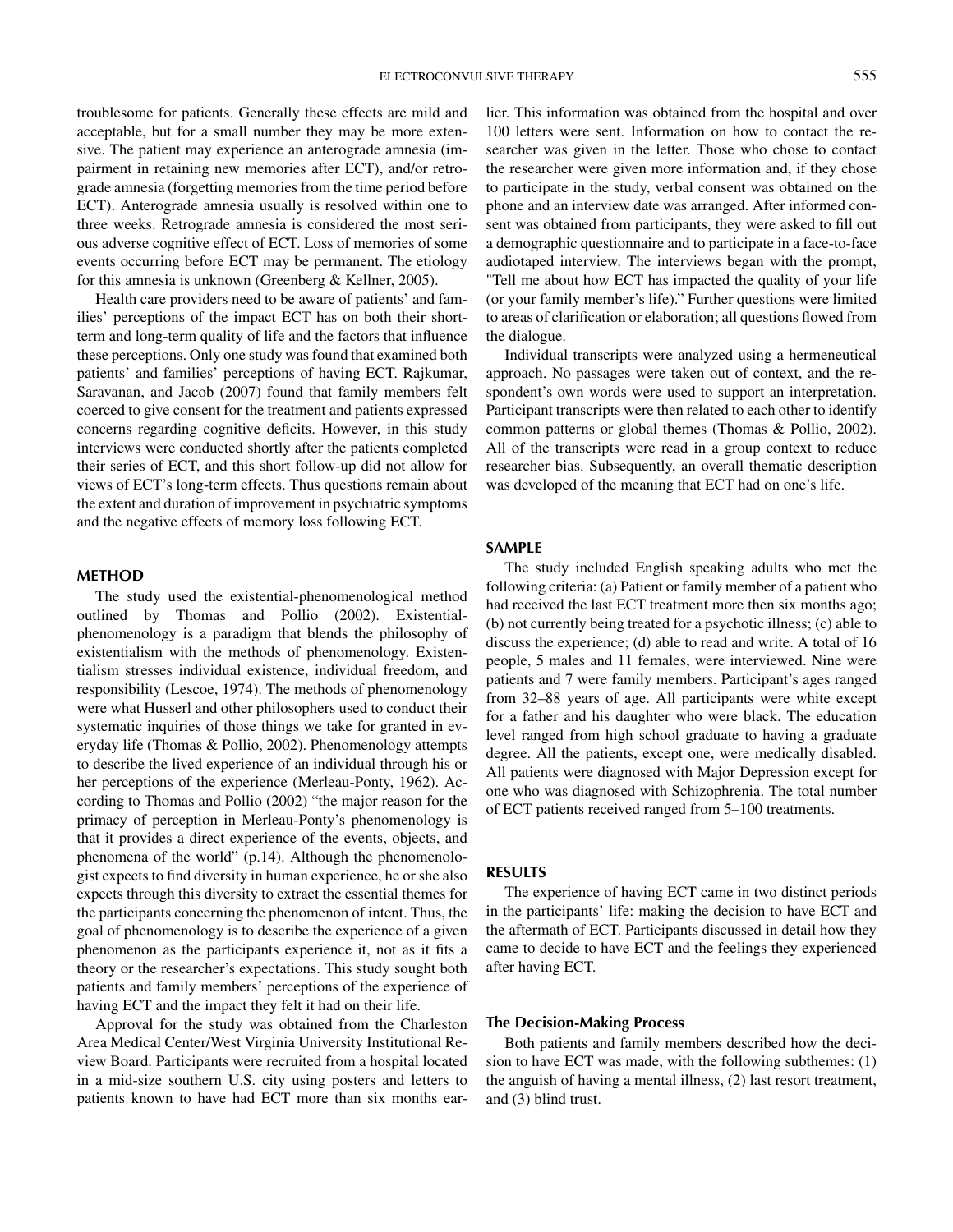### *Anguish of Mental Illness*

Every participant spoke of the anguish of having a mental illness. Their pain and torment was clear, as in the following excerpts:

The emotional just gets to the point that you would do anything to make it stop. Suicide begins to be a rational thing. (Bill)

I was flawed, . . . kind of felt like nothing . . . I felt depressed. When I was really depressed, I used to say that it was only my skin that was holding me together. If there was a break in my skin you know I would just fall out. That was the only reason I had a shape because there was nothing in there. (Carol)

Barb reminds us how difficult it is to keep a job when a person suffers from depression:

I missed a lot of work . . . unfortunately, I lost one job because I missed too much work and then, the next job I got, they were lenient about letting me have time off, so that helped, but I didn't feel like I could commit to doing anything because I never knew how I was going to feel. So, I didn't take much leadership in activities. I would of liked to have been more active in them, but I didn't know if I would be suicidal that week or just feeling depressed or whether I felt good enough to do it.

Sandy relates what it was like to care for her husband who was depressed:

When he became depressed I became a care giver. He looked to me to make every decision and, I mean, even though he continued to hold his job, I believe his job was probably in jeopardy by that time . . . We had got ourselves into this situation where without his insurance, which was through his employer, we couldn't of afforded the ECT treatments or the medications . . . He was like a child . . . I mean even when it came to his health care, even when it came down to decide to do the ECT treatments, he basically left it up to me . . . he would be tired all the time and he wanted to sleep. He just couldn't make a decision on what to do . . . he would follow me around the house everywhere I went because he was so worried about his job . . . what was he going to tell them at his work . . . he would follow me from room to room to room . . . I looked at him and I said, "You are going to have to give me 10 minutes," . . . then he would realize what he was doing and he would back off for a little bit . . . He just expected me to tell him what to do all the time. He would just get so anxious.

#### *Last Resort*

The anguish of having a mental illness and the patients' poor response to current treatment left many of the patients and family members feeling powerless. Despite their fears of having ECT, many participants began to believe that ECT was their last resort, as noted in the following statements:

We tried all the medications and had gone through and tried to combine medication and nothing was working . . . we were at a desperate stage . . . ECT. . . we had no other choice. (Carol)

She was in and out of mental institutions, when she got real, real, bad and we kept seeking help, seeking different remedies, seeking different medications. Nothing was working so they said ECT needed to be done. (Doris)

# *Blind Trust*

Many of the participants believed that their final decision to have ECT was predicated on their need to do just what their doctor advised. The following excerpt depicts this theme:

I just believed everything he said . . . I agreed with everything he said, believed everything he said . . . never challenged anything he said . . . I lived with the obligation that I needed to do what he said all the time. (Carol)

#### **The Aftermath of Having ECT**

Although some patients and family members felt that ECT diminished their depression and suicidal thoughts, most of the participants emphasized the physical and emotional struggles they experienced following ECT. The aftermath of ECT was divided into the following subthemes: (1) benefits, (2) losses, (2) disheartened feelings, and (3) being poorly informed.

#### *Benefits*

Many of the participants spoke about how they felt ECT helped reduce their depression or suicidal thoughts, as shown in the following excerpt:

After the third treatment I woke up in the recovery room and . . . it was like a light bulb went on, I felt something different . . . It was like things started connecting . . . I started caring a little bit . . . I started wanting to do stuff and even making plans for the future . . . ECT was a God-send for me. (Mike)

#### *Losses*

Participants and family members described many losses the patient incurred, and often they associated these losses with having ECT. The following excerpt describes a father's concern for this daughter who he feels has experienced many functional losses since receiving ECT:

She never had motor control again. She can't control her ankles walking in high heel shoes and ECT, of course, is on the brain and the brain, of course, controls all these things and all of her life she has been able to do these things quite well . . . I have seen her go into decline. She was once a vibrant and energetic person, and she lives with us, and I see her every day and so I've seen this decline and I'm concerned . . . I just think that this [ECT] has caused some problems with my daughter that she hadn't had before. (James)

Amy reports that ECT made her manic and she describes how her behaviors caused her to lose everything that was important to her:

ECT made me manic ... I decided that I was cute and sexy . . . went out drinking, dancing, and laughing and all that kind of stuff and was on this big high ... causing me to lose my family . . . lose my marriage . . . I don't remember hurting my kids, I don't remember saying the things I said to my children . . . people tell me I did this and I did that ... It was a nightmare ... it was a real nightmare . . . what happened was a total nightmare and I deal with it every day of my life now . . . I suffer and I pay for it every day. I have lost everything I had. I lost my husband, my children. If I did not have ECT, I would not have lost my husband.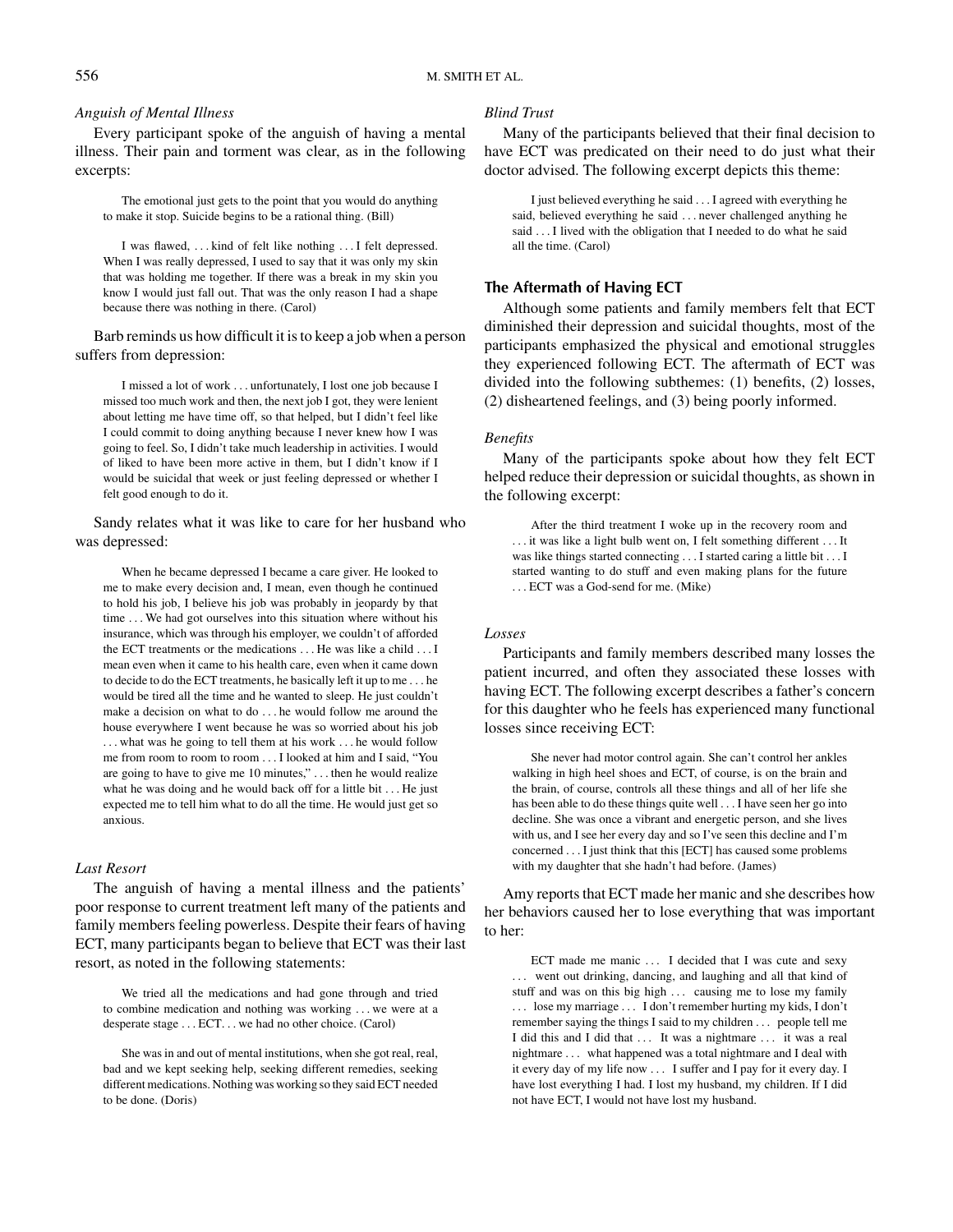Finally Barb talks about how she believes that ECT has taken away her ability to get a job:

It is hard to try and find employment again because most everything that I learned when I got my graduate degree is gone.

Most of the participants attributed loss of their long-term memory to ECT, describing memory loss that was greater than expected. This loss was mourned by both patients and family members. The following excerpts describe their feelings:

She's got a hole in her memory . . . her whole memory loss would be like somebody who suffered a major accident with brain trauma or severe head injury and they have a blank space and like there is nothing there. (Tim)

I had my memory taken away. Some of the memories of my husband trying to kill me was taken away, so I was glad of that . . . but other things I had forgot, I wish that I hadn't forgot . . . like my mother's death, and I can't remember going to the funeral or anything, and I can't remember my children being born. (Sara)

I've lost about 15 years worth of memory. (Barb)

In addition, most patients described loss of ability to independently attend to their activities of daily living (ADLs) because they did not remember what to do immediately after having ECT. These losses were especially difficult for family members, who were often required to provide aftercare and assistance. One patient described forgetting how to take a shower, and another said she would stand in her house and forget which room she was in. The following excerpts describe these feelings:

They discharged me after eight treatments and then I went in as an outpatient for the last two treatments . . . but when I got home . . . I couldn't remember what to do . . . I didn't know how to take a shower . . . I don't know if I just forgot what to do and it was kind of all blurry . . . and I couldn't put complete thoughts together . . . I just wasn't able to function at all. (Mary)

It was my house, but I couldn't remember where anything came from in the house . . . I didn't know what room I was in. (Sara)

She didn't know what she was doing. She couldn't even remember how to unlock the front door to our apartment. (Tim)

#### *Disheartened Feelings*

Many of the participants felt disheartened and dismayed by the outcomes of ECT. The following excerpt clearly depicts these feelings:

I was told that it wasn't going to be that bad . . . After the first one, I thought this is going to be bad . . . but if I want to get better, then I have to proceed and . . . it wasn't going to fix things . . . you know, I was still hoping that it was going to fix things. But as they progressed, my hatred of them just got worse and worse. And my depression did not get better. (Carol)

Marie was discouraged to see her mother continue to suffer from depression:

ECT works for only a little while . . . She still gets so depressed.

The small difference ECT made in the life of Carol made her doubt if she had made the right decision to have ECT:

I truthfully don't know if ECT did any good. I got to a better place, but I continued to have some problems after . . . in fact I may have even been in the hospital after that . . . It just wasn't a dramatic difference. I couldn't say at the end of that that, "Oh, wow, I'm really glad I did that."

#### *Being Poorly Informed*

Although participants never expressed a clear feeling of deceit, they did feel that they had not been completely informed of the risks of ECT.

They [doctors] tell their patients that they will have minor short term memory loss, but that is not necessarily true . . . they have caused so much [of my] memory to be gone. (Barb)

So they didn't really tell me a lot and when I expressed concern about the memory loss or anything associated with it, told me that it was an old wives' tale kind of thing . . . it hasn't been confirmed in the literature . . . it's not really something to worry about . . . he didn't feel there was any documentation to cause me concern so I decided to have it . . . In reality, there is a memory loss and I hate that I've lost it . . . I don't know if they are just hiding things or they think that you are too stupid to know . . . or need to know. (Mary)

Family members also expressed anguish about feeling they were not totally informed. Marie describes her feelings about her mother's ECT treatment:

It was the ECT. It was just night and day . . . the difference . . . night and day. I know I had been used to her being depressed but she still had a fight in her. She was depressed, but when the ECT treatment was done . . . she became different and I didn't know this woman . . . I was told there would be a little bit of memory loss, but that it would come back . . . all the depression will be gone. I would like to of known what could have happened . . . like a total personality change. I just wish that it never happened.

Although some patients and family members described positive benefits of ECT, all 16 participants described memory loss that was more than expected. In addition, the patients continued to receive pharmacological interventions and many continued to experience depressive symptoms or feel they were depressed. Yet despite the fact that they felt the loss of memory negatively impacted their quality of life and they were poorly informed of the risks of ECT, some felt that the decision to have ECT was the right one for them. Others were angry at agreeing to have ECT. Both groups said that they would have preferred more information about the possible loss of memory.

### **DISCUSSION**

The perceptions of patients and their family members about ECT are crucial to understanding the meaning attached to having ECT and the impact it has on quality of life. These perceptions are also important to guide the development of interventions to improve quality of care. This phenomenological study elicited a common theme of struggle, both before and following ECT.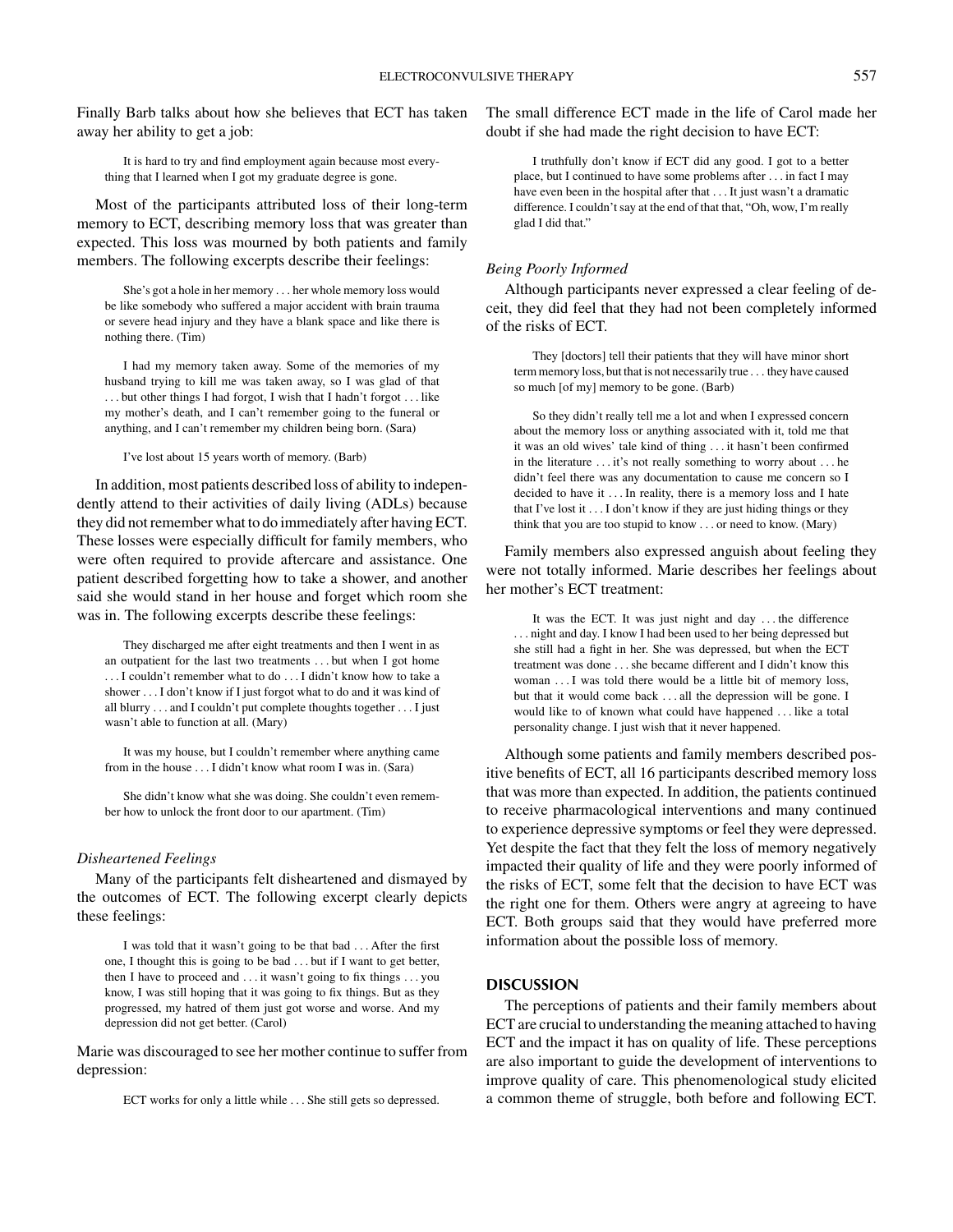Before ECT, patients and their families struggled with the symptoms of mental illness including depression, loss of productivity at home and at work, increased relationship discord, and suicidal and parasuicidal behaviors. Both patients and family members described the difficulties of having a serious mental illness and hearing their physician inform them that ECT was the last thing they had to offer.

Many patients and family members described thinking "this has to work" and having high hopes that they would no longer be mentally ill. Additionally, there was much discussion of the appropriateness of ECT and the benefits it might offer. Family members also reported frustration, said that at times they felt they were not part of the decision-making process, even though they would have to provide aftercare. Many of these struggles were accompanied by a "blind trust" patients put in their physicians. Patients and family members described assuming that whatever was recommended was the best option.

Patients and family members described watching videos about ECT, talking with treatment providers and assuming that the information provided was absolute and the risks presented were accurate. Nevertheless, as in the study reviewed by Rose, Wykes, Bindman, and Fleischmann (2005) and the study done by Rajkumar, Saravanan, and Jacob (2007), some of the patients in this study felt they were coerced into giving consent for ECT. In a study by Amazon, McNeedly, Lehr, and Marquardt (2008), patients said they felt they were too depressed to participate in the decision making process. Perhaps when the results were not what patients and family members had hoped for, they remembered the informed consent process as being coercive.

Following ECT, patients and family members experienced additional struggles. Significant losses were described spanning several areas of life and functioning. All patients and family members described memory losses that were greater than anticipated. These losses were especially salient for patients who were not able to remember their children growing up, their educational history, family members' deaths, or special vacations and trips. The type of memory loss these patients described is termed autobiographical memory loss, which can occur after ECT. A number of researchers have found that autobiographical memory problems are more likely to persist than other types of memory problems after ECT. There is some question, however, about whether these memory losses are a result of the depressive illness or ECT (Fraser, O'Carroll, & Ebmeier, 2008). When the effects of ECT on autobiographical memories were assessed by standardized tests of performance and the subjective experience of patients, conflicting results emerged (Fraser, O'Carroll, & Ebmeier, 2008). Thus there is a need to take both perspectives into consideration rather than relying on one or the other. Autobiographical memory deficit is clinically the bigger concern for patients and in this study it was the most alarming effect of ECT.

Disheartened feelings emerged when people felt that their lives were made worse or "ruined" by ECT. For these people, it is easy to see how the stress of having a serious mental illness,

combined with significant losses, produced more feelings of depression and worthlessness. Many patients and family members felt disappointed and let down by ECT, because they had thought the ECT would reduce depression and/or the need for psychotropic medications. When these results were not achieved and the side effects were greater than anticipated, people felt poorly informed about the risks and benefits of ECT. Many participants felt they were not given enough information about the possibility of losing cherished memories. While participants described watching videos, getting consultation from health care providers, and signing consent forms, they felt the educational materials and consultation did not accurately reflect the side effects they experienced. Specifically, many patients said they were told, "You may experience some short term memory loss," but they actually experienced significant memory loss and a decrease in executive functioning. These patients felt the information they had been given was incomplete. One patient reported that she became "severely manic" following the ECT and said she was never informed that mania was a potential side effect. Many also felt poorly informed about having to remain on medications following ECT. Although there is much evidence that ECT improves depression and reduces symptom severity, many of the participants in this study felt that their quality of life was significantly reduced as a result of ECT.

One of the most important themes in this study was a need for patients and families to be better informed about the risks of ECT. A need for clearer information also was found in a study by Vamos (2008). Fully understanding the risks is essential when giving informed consent. The patient has both a legal and ethical right to be involved in decisions about his or her body. Informed consent must include informing the patient of the relevant risks, benefits, and uncertainties related to all alternative treatments and assessing patients' understanding of these risks. As noted earlier, participants in this study spoke clearly of the need for more information about the risks of ECT.

It is well known that ECT has helped many patients. For unknown reasons, many of the patients who volunteered for this study had a mostly negative experience with ECT and emphasized the negative outcomes. Participants were eager to tell their stories and through volunteering to be a part of the study, they were hoping their voices would be heard. Although their stories may not give a complete picture of the positive and negative consequences of ECT, it is important to not fall into the trap of wanting patients to be grateful for the benefits of ECT and not listening to their complaints. Improving patient care, providing better patient and family education, and giving patients the knowledge to make an informed decision, requires listening to the voices of those who have had not only positive experiences but also negative experiences with ECT. The participants' stories suggest that families should be included in the education about ECT since they are vital in providing the required aftercare. Education must include the benefits as well as the risks and possible long term consequences of ECT. Their stories further emphasize the immediate care needed for a confused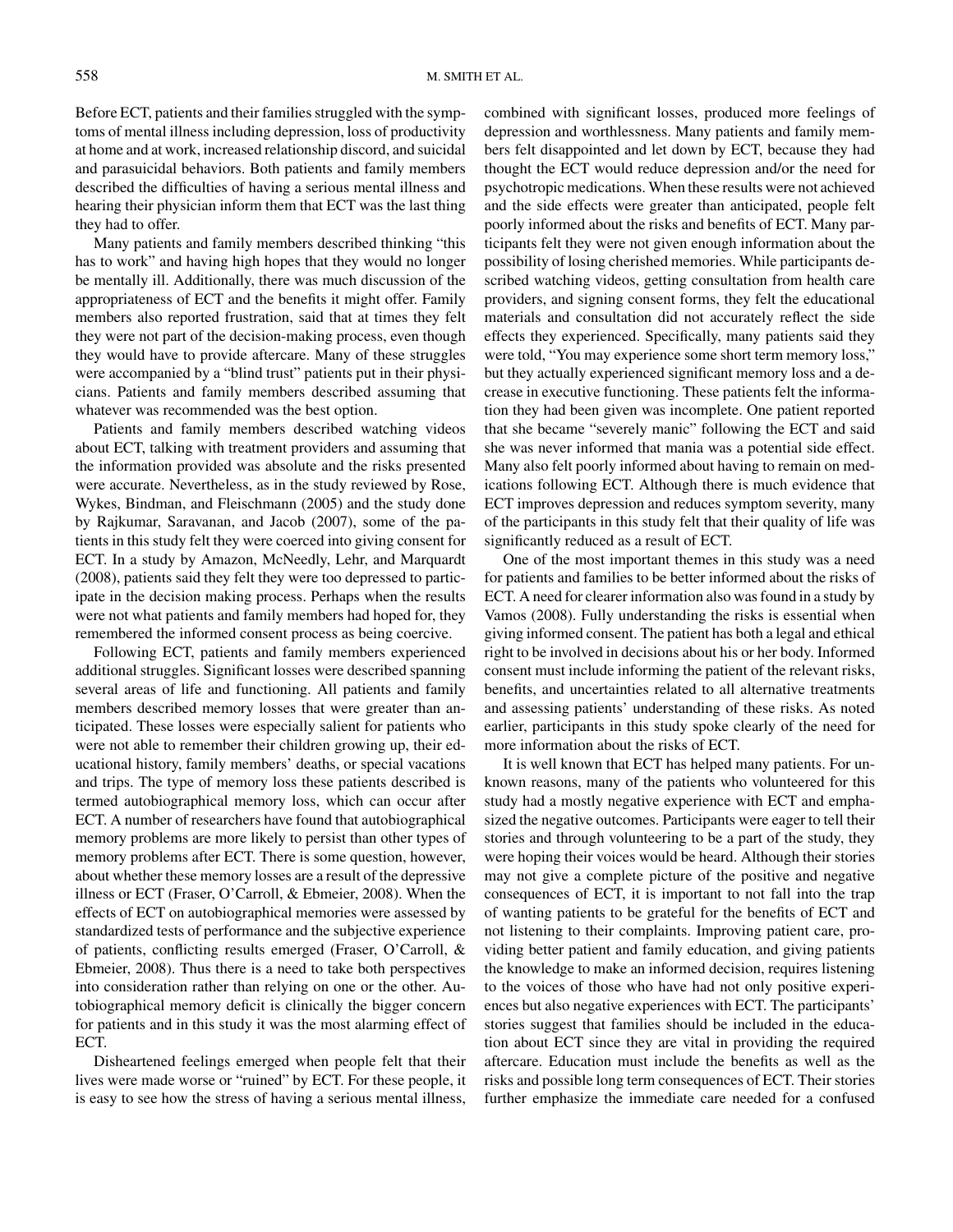patient following ECT, and the need to provide both written and verbal instructions to both patient and family member. To ensure adequate informed consent, health care professionals must be cognizant of a patient's understanding of the information provided. Even when all information is presented, a patient's understanding can be less than adequate for informed consent (Jefford & Moore, 2008); and therefore the patient's competency must be evaluated. This aspect of informed consent can be difficult in mental health, since the mental illness itself may render patients incompetent to consent to treatment for the very condition which prompted them to seek care (Hilton, 2007). One patient in this study clearly said she felt that she was too depressed to give informed consent concerning ECT for herself. She added, "I actually signed the consent, but I didn't have a clue." One might want to consider audiotaping the informed consent process. Psychiatric patients often feel powerless and vulnerable and later may feel coerced if it is not made clear to them that they are expected to actively participate in the decision making process, not blindly comply with their doctor's suggestions. The significance of this study is that the participants stressed the importance of being properly informed of the risk-benefit ratio of ECT. It is everyone's ethical responsibility to assure that the patient and family are properly informed to ensure an informed decision can be made.

*Declaration of interest:* The authors report no conflicts of interest. The authors alone are responsible for the content and writing of the paper.

#### **REFERENCES**

- Amazon, J., McNeely, E., Lehr, S., & Marquardt, M. (2008). The decision making process of older adults who elect to receive ECT. *Journal of Psychosocial Nursing*, *46*(5), 45–52.
- Ding, Z., & White, P. (2002). Anesthesia for electroconvulsive therapy. *Anesthesia Analog, 94*, 1351–1364.
- Dowman, J., Patel, A., & Rajput, K. (2005). Electroconvulsive therapy attitudes and misconceptions. *The Journal of ECT, 21*(2), 84–87.
- Fink, M. (2001). ECT has much to offer our patients it should not be ignored. *The World Journal of Biological psychiatry, 2*(1), 1–8.
- Fraser, L., O'Carroll, R., & Ebmeier, K. (2008). The effect of electroconvulsive therapy on autobiographical memory: A systematic review. *Journal of ECT, 24*(1), 10–17.
- Greenberg, R., & Kellner, C. (2005). Electroconvulsive therapy a selected review. *American Journal of Geriatric Psychiatry, 13*(4), 268– 281.
- Hilton, C. (2007). Changes between the 1959 and 1983 Mental Health Acts (England & Wales), with particular reference to consent to treatment for electroconvulsive therapy. *Historical Psychiatry, 18*, 217–229.
- Jefford, M., & Moore, R. (2008). Improvement of informed consent and the quality of consent documents. *Lancet Onocology, 9*(5), 485– 493.
- Khalid, N., Atkins, M., Tredget, J., Giles, M., Champney-Smith, & Kirov. (2008). The effectiveness of electroconvulsive therapy in treatment resistant depression: A naturalistic study. *Journal of ECT, 24*(2), 141–145.
- Koopowitz, L., Chur-Hansen, A., Reid, S., & Blashki, M. (2003). The subjective experience of patients who received electroconvulsive therapy. *Australian and New Zealand Journal of Psychiatry, 37*(1), 49–54.
- Lauber, C., Nordt, C., Falcato, L., & Rossler, W. (2005). Can a seizure help? The public's attitude toward electroconvulsive therapy. *Psychiatry Research, 134*(2) 205–209.
- Lescoe, F.J. (1974). Existentialism. New York: Alba House.
- Merleau-Ponty, M. (1962). *Phenomenology of perception.* New York: Humanities Press
- National Institutes of Health National survey sharpens picture of major depression among adults. (2005). http://www.sciencedaily.com/releases/ 2005/10/051004084117.htm. Retrieved on August 20, 2008.
- Nuttall, G., Bowersox, M., Douglass, S., McDonald, J., & Rasmussen, L. (2004). *The Journal of ECT, 20*(4), 237–241.
- Rajkumar, A., Saravanan, B., & Jacob, K. (2007). Voices of people who have received ECT. *Indian Journal of Medical Ethics, 4*(4), 157–164.
- Reid, W. (1999). Electroconvulsive therapy in psychiatrists and their families. *The Journal of ECT, 15*(3), 207–212.
- Rose, D., Fleischmann, P., Wykes, T., Leese, M., & Bindman, L. (2003). Patients' perspectives on electroconvulsive therapy: Systematic review. *British Journal of Psychiatry, 326*(7403), 1363.
- Rose, D., Wykes, T., Bindman, L., & Fleischmann (2005). Information, consent and perceived coercion: Patients' perspectives on electroconvulsive therapy. *British Journal of Psychiatry, 186*, 54–59.
- Scarano, V., Felthous, A., & Early, T. (2000). The state of electroconvulsive therapy in Texas. Part I: Reported data on 41,660 ECT treatments in 5971 patients. *Journal of Forensic Science, 45*(6), 1197–1202.
- Tharyan, P., & Adams, C. (2005). Electroconvulsive therapy for schizophrenia. *Cochrane Database Systematic Reviews.* Issue 2. Art. No.: CD000076.DOI:1002/14651858.CD000076.pub2
- Thomas, S. P., & Pollio, H. R. (2002). *Listening to patients. A phenomenological approach to nursing research and practice.* New York: Springer.
- Vamos, M. (2008). The cognitive side effects of modern ECT: Patient experience or objective measurement? *Journal of ECT, 24*(1), 18–24.
- World Health Organization. http://www.who.int/mental\_health/management/ depression/definition/en/. Retrieved on July 15, 2008.